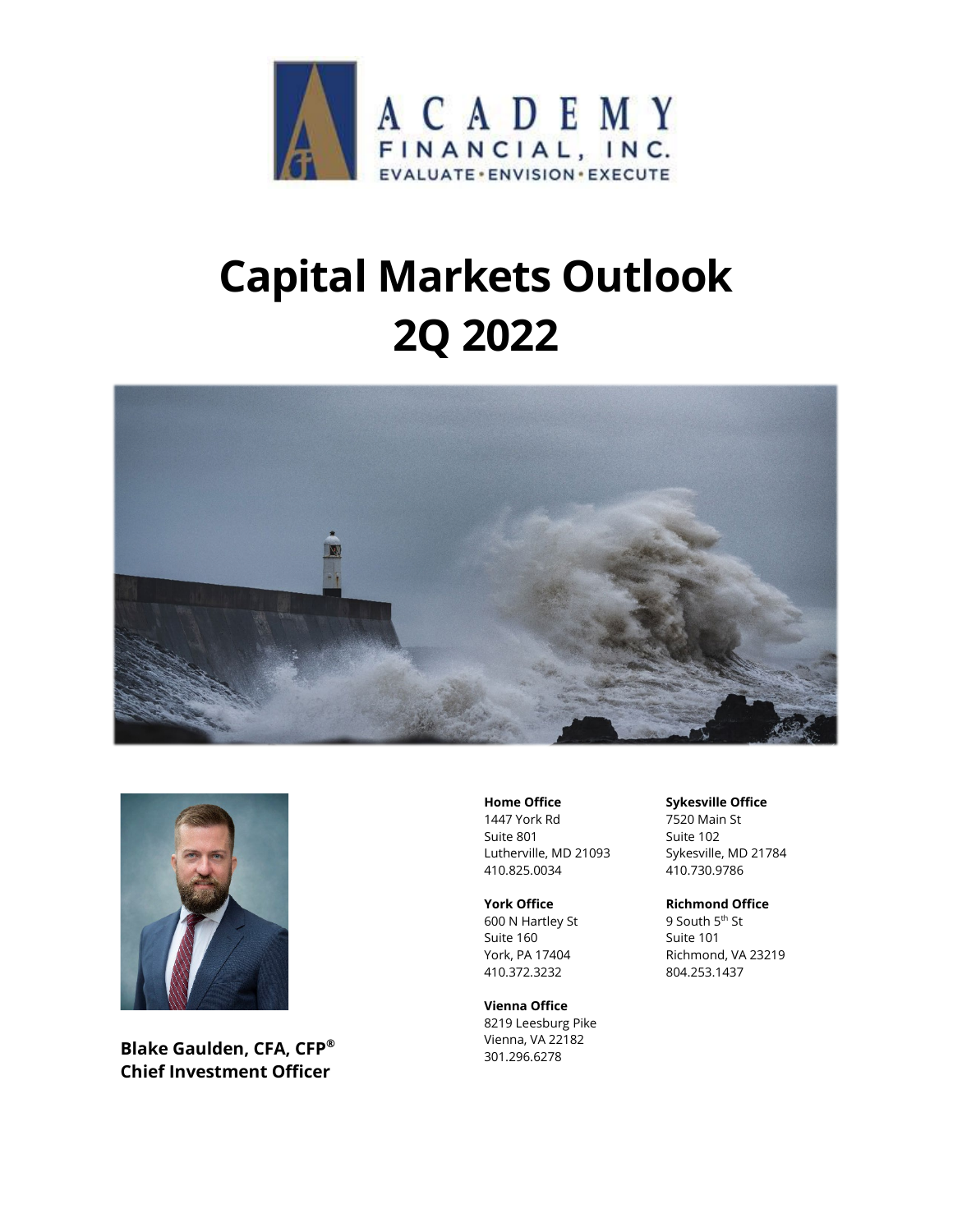

# **Summary**

## *Outlook*

- The war in Ukraine doesn't have a large direct impact on the US economy. However, it does increase the likelihood that commodity prices will stay elevated, and supplychains will recover more slowly. These factors will keep inflation higher for longer than initially expected.
- Rising prices for daily necessities leave households with less disposable income. That suggests slower growth ahead, though a significant amount of savings built up during the pandemic should allow for a gradual decline in growth rather than a sudden stop.
- Monetary policy decisions will likely have an increasingly large influence on shortterm investment returns, especially when combined with more persistent inflation.

# *Upside Risks*

- A quick resolution of the war in Ukraine could lead to decreased commodity prices.
- Fiscal support could provide relief to consumers facing higher prices.

# *Downside Risks*

- Continued Russian aggression in Ukraine could dampen sentiment and keep inflation at elevated levels.
- Inflation expectations could surprise to the upside further and force more aggressive monetary policy tightening.

## **First Quarter Review**

Stock markets fell in the first quarter as Russia's invasion of Ukraine cast uncertainty on the growth outlook and amplified concerns about inflation and rising rates. In the first half of the quarter, investors were grappling with what price they would be willing to pay for moderating earnings and rising rates. In the second half, geopolitical conflict dominated the news. The combination of these factors led to increased volatility.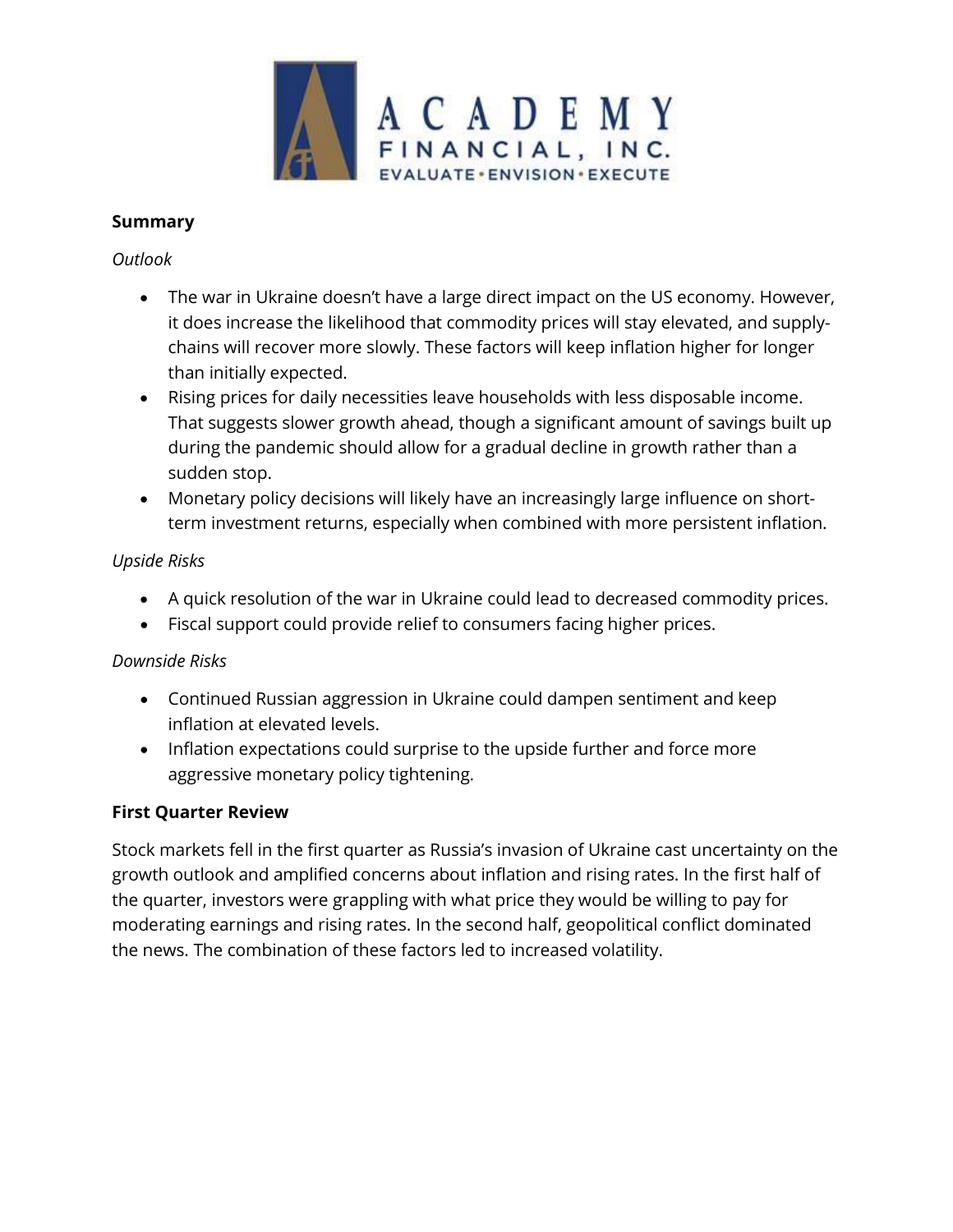



*Source: YCharts*

Although there was some market recovery following economic sanctions of Russia, the result was a negative return for the S&P 500 after seven straight quarters of gains. US stocks were not the only investment to suffer, almost every asset class produced negative returns to start 2022.

| <b>Asset Class</b> | 1Q 2022 | <b>1-Year Trailing</b> |
|--------------------|---------|------------------------|
| US Large Cap       | $-4.6%$ | 15.5%                  |
| US Small Cap       | $-7.5%$ | $-6.2%$                |
| International      | $-6.0%$ | $-2.7%$                |
| <b>US Bonds</b>    | $-5.6%$ | $-4.3%$                |
| US High Yield      | $-4.9%$ | $-1.7%$                |

*Source: YCharts*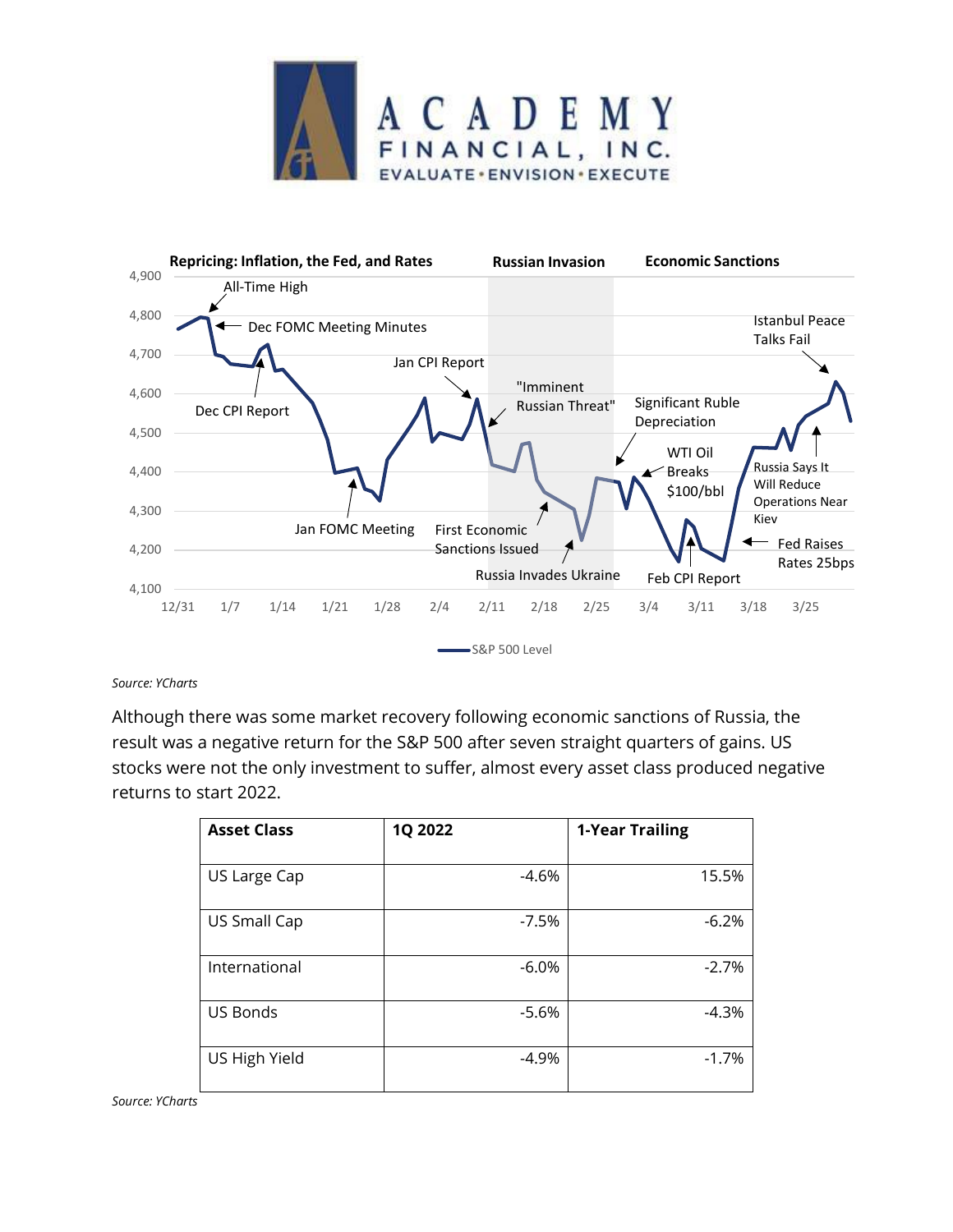

# **Economic Update**

Just as the global economy was on the cusp of recovery form the COVID-19 pandemic, the world faced a second shock from the Russian invasion of Ukraine. As with any geopolitical event, the situation can change rapidly, making forecasting the economic outlook particularly difficult. However, most geopolitical events do not have a long-term impact on the economy. You'll notice that historically, most of the large declines coincide with an economic recession and are not directly caused by the geopolitical climate.

# **S&P 500 Returns After Select Geopolitical Events**

| <b>Event</b>                                     | <b>1st Trading</b><br>Day | 1 Week  | 1 Month | <b>1 Quarter</b> | 1 Year   |
|--------------------------------------------------|---------------------------|---------|---------|------------------|----------|
| Watergate                                        | 6/19/1972                 | $-0.1%$ | $-1.4%$ | 0.4%             | $-3.0%$  |
| Yom Kippur War*                                  | 10/8/1973                 | 1.4%    | $-3.9%$ | $-10.0%$         | $-43.2%$ |
| <b>Three Mile Island Accident</b>                | 3/28/1979                 | $-0.1%$ | $-0.7%$ | $-0.2%$          | $-4.2%$  |
| Iran Hostage Crisis*                             | 11/5/1979                 | $-1.0%$ | 3.6%    | 12.3%            | 24.3%    |
| Reagan Assassination Attempt*                    | 3/30/1981                 | 0.6%    | 0.6%    | $-1.6%$          | $-16.9%$ |
| <b>Challenger Space Shuttle</b>                  | 1/28/1986                 | 3.2%    | 9.3%    | 16.8%            | 32.0%    |
| <b>Iran-Contra Affair</b>                        | 11/3/1986                 | 0.7%    | 2.1%    | 12.3%            | 3.2%     |
| Iraq Invades Kuwait*                             | 8/2/1990                  | $-4.7%$ | $-8.9%$ | $-12.8%$         | 12.8%    |
| Desert Storm/First Gulf War*                     | 1/17/1991                 | 4.5%    | 17.2%   | 23.6%            | 36.6%    |
| <b>LA Riots</b>                                  | 4/29/1992                 | 2.0%    | 2.3%    | 2.8%             | 10.2%    |
| <b>WTC Bombing</b>                               | 2/26/1993                 | 1.2%    | 2.1%    | 2.2%             | 8.3%     |
| <b>Oklahoma City Bombing</b>                     | 4/19/1995                 | 1.4%    | 3.1%    | 11.3%            | 30.5%    |
| <b>Centennial Olympic Park</b><br><b>Bombing</b> | 7/29/1996                 | 4.3%    | 4.6%    | 10.8%            | 50.6%    |
| Kenya/Tanzania Embassy<br><b>Bombings</b>        | 8/7/1998                  | $-1.3%$ | $-0.5%$ | 5.1%             | 21.0%    |
| USS Cole Bombing*                                | 10/12/2000                | $-1.6%$ | 0.2%    | $-2.5%$          | $-18.5%$ |
| <b>Bush v Gore Election*</b>                     | 11/7/2000                 | $-5.6%$ | $-5.5%$ | $-5.3%$          | $-20.9%$ |
| $9/11*$                                          | 9/17/2000                 | $-4.9%$ | $-0.9%$ | 4.7%             | $-15.5%$ |
| War in Afghanistan*                              | 10/8/2001                 | 1.9%    | 3.0%    | 9.8%             | $-24.2%$ |
| <b>SARS</b>                                      | 2/11/2003                 | $-0.1%$ | $-3.2%$ | 12.2%            | 39.5%    |
| <b>Second Gulf War</b>                           | 3/20/2003                 | $-0.5%$ | 2.4%    | 14.3%            | 29.2%    |
| <b>Madrid Train Bombings</b>                     | 3/11/2004                 | 0.0%    | 1.5%    | 1.5%             | 9.5%     |
| <b>Orange Revolution - Ukraine</b>               | 11/22/2004                | 1.1%    | 2.2%    | 3.1%             | 8.6%     |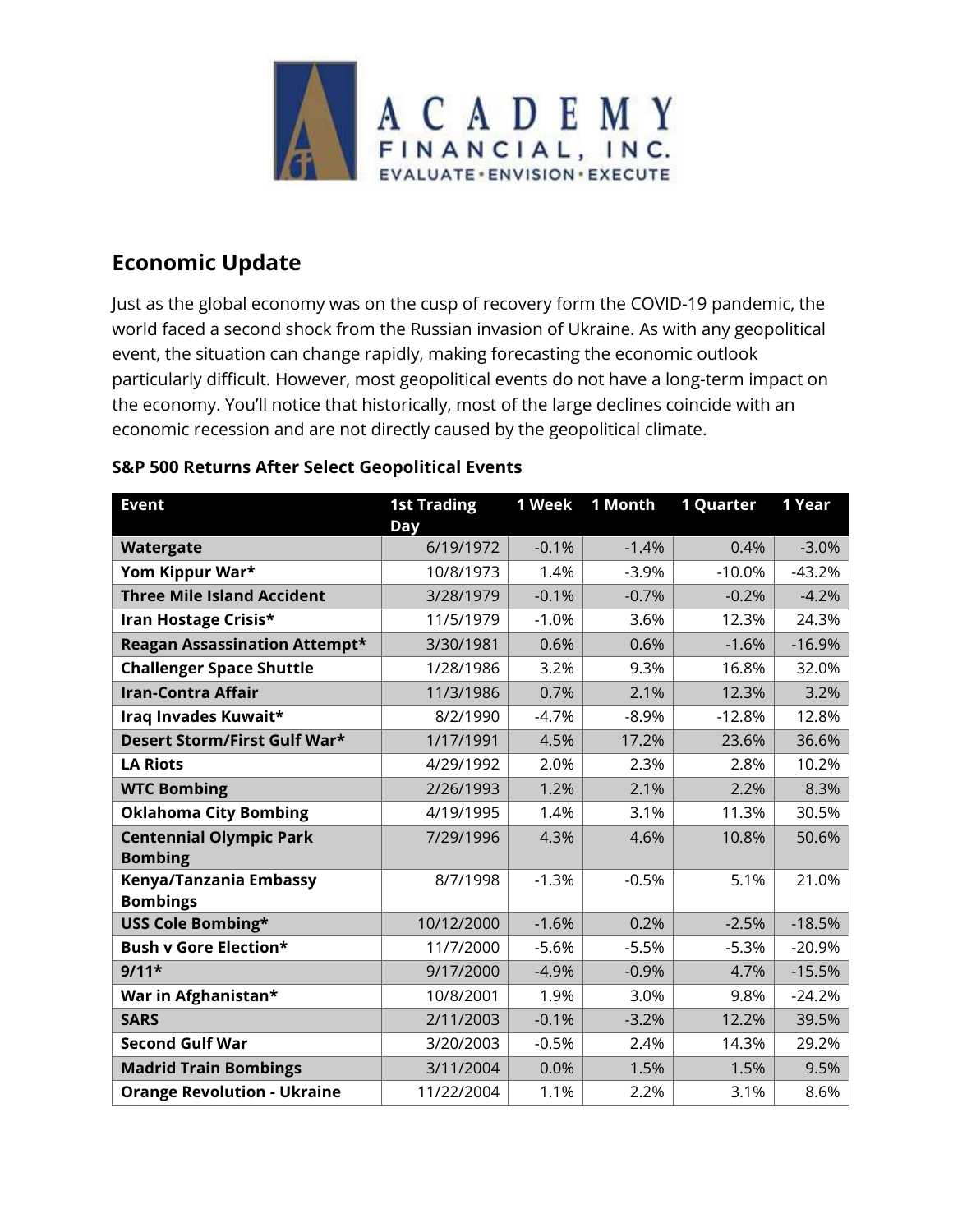

| <b>Asian Tsunami</b>               | 12/27/2004 | 0.3%    | $-3.4%$  | $-2.7%$  | 6.8%    |
|------------------------------------|------------|---------|----------|----------|---------|
| <b>London Bombings</b>             | 7/7/2005   | 2.4%    | 2.7%     | 0.2%     | 8.6%    |
| <b>Hurricane Katrina</b>           | 8/29/2005  | 1.1%    | 1.0%     | 5.7%     | 9.5%    |
| <b>Arab Spring</b>                 | 12/17/2010 | 1.2%    | 4.2%     | 1.6%     | 0.2%    |
| <b>Hurricane Sandy</b>             | 10/29/2012 | 1.1%    | 0.0%     | 7.0%     | 27.3%   |
| <b>Boston Marathon Bombing</b>     | 4/15/2013  | $-2.1%$ | 3.0%     | 6.3%     | 16.7%   |
| Russia/Ukraine/Crimea              | 2/27/2014  | 1.6%    | 0.5%     | 3.5%     | 16.8%   |
| <b>Greek Referendum</b>            | 11/5/2015  | $-1.2%$ | $-0.3%$  | -8.4%    | 1.4%    |
| <b>Brexit</b>                      | 6/24/2016  | $-0.7%$ | 3.1%     | 3.0%     | 17.8%   |
| <b>Trump Surprise Election Win</b> | 11/8/2016  | 1.6%    | 5.4%     | 8.1%     | 24.0%   |
| Hurricane Harvey/Irma/Maria        | 8/25/2017  | 1.4%    | 2.8%     | 7.2%     | 20.2%   |
| <b>US-China Trade War</b>          | 1/22/2018  | 2.2%    | $-2.6%$  | -3.7%    | $-3.1%$ |
| <b>COVID-19 Outbreak</b>           | 2/19/2020  | $-7.1%$ | $-28.7%$ | $-13.3%$ | 15.9%   |

**\*Denotes the event occurred during a recession or six months prior to the start of a recession**

*Source: AllianceBernstein, FactSet, National Bureau of Economic Research, S&P, and WHO*

That being said, it is becoming clear that growth will be lower and inflation higher than originally expected. The International Monetary Fund (IMF) has downgraded its global growth forecasts by 0.8% for 2022 and 0.2% for 2023. Note that positive growth is still predicted, just at a lower level than earlier forecasts.



IMF GDP Forecast Change, April vs. January 2022

*Source: IMF World Economic Outlook*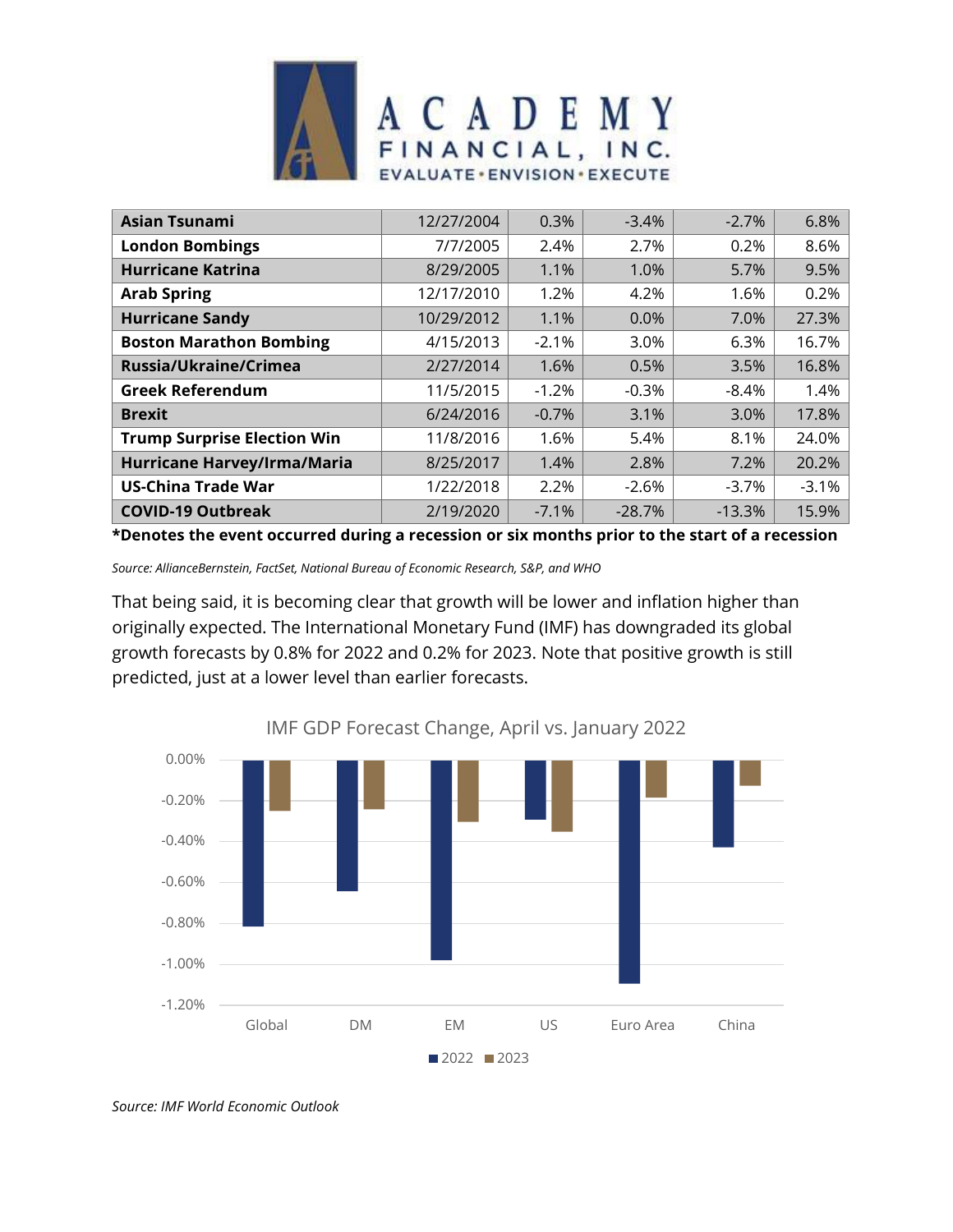

Year-over-year inflation has increased 8.5% which is the highest number in over 40 years. The magnitude of the impact on growth will be determined by how much energy prices rise and how long they stay high. Consumer demand for food and energy is largely inelastic. Higher prices for food and gas won't reduce demand for those items. However, consumers will be forced to make decisions on other goods and services which could slow growth more broadly. The longer inflation remains above trend, the more growth will be stifled.



CPI % Change from 1 Year Ago

*Source: US Bureau of Labor Statistics*

Changing Fed policy in the face of rising inflation has led some to speculate about an economic recession. While the odds of a recession have increased, the risk is still low in our view. One positive is the labor market – the unemployment rate is at a historically low level and trending down. Historically, the unemployment rate has started increasing before a recession starts.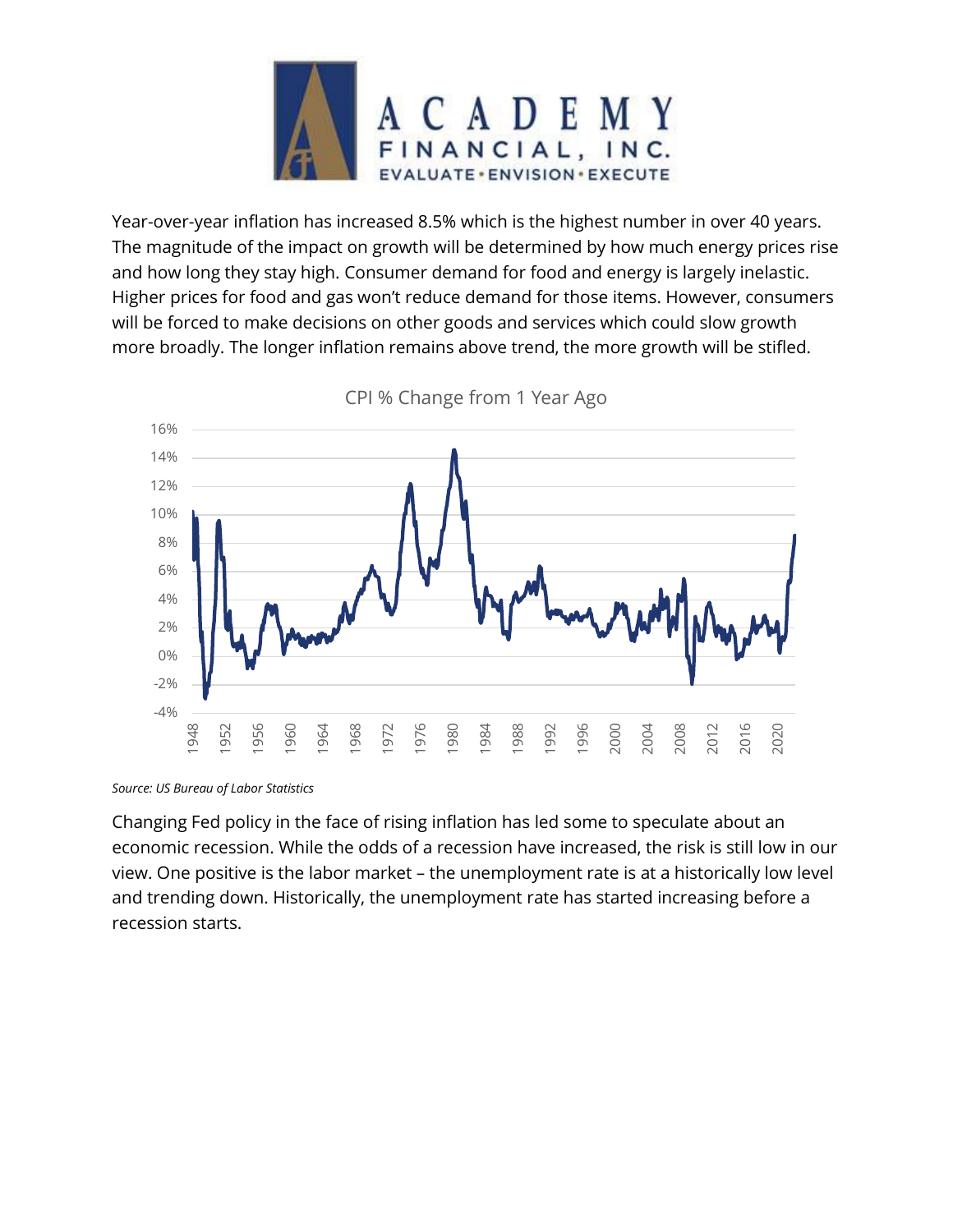

US Unemployment



#### *Source: YCharts*

With energy prices rising, US consumers are spending more to drive cars and heat their homes. Despite the dramatic increase in energy prices, consumers are spending less on energy as a portion of their incomes relative to prior oil-price shocks.



Consumer Spending on Energy

*Source: US Bureau of Economic Analysis*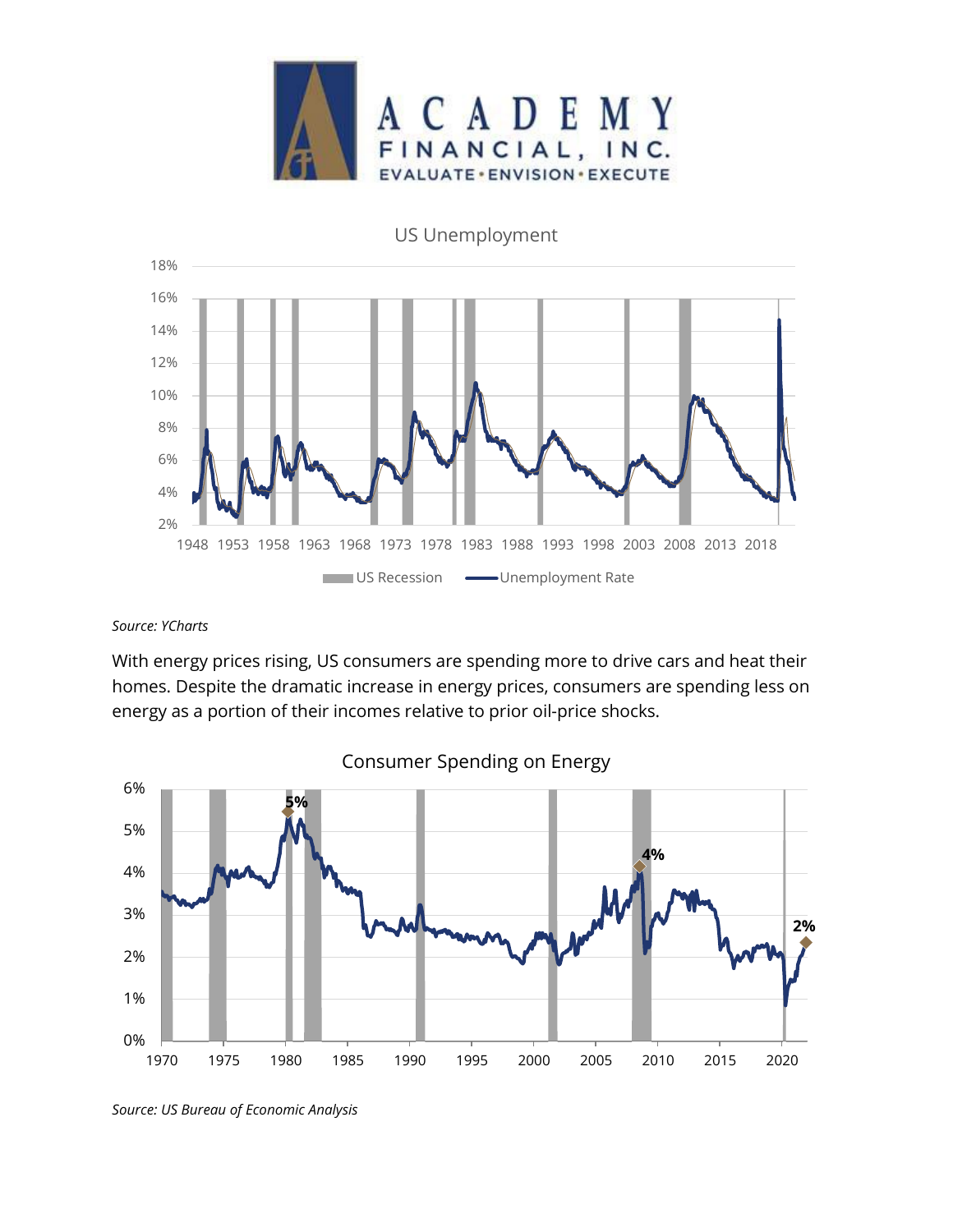

The reopening from COVID-19 pushed growth well above its long-term trend globally, and US households have accumulated more than \$2 trillion in savings. This should allow consumers to smooth consumption during this time of uncertainty.



### Personal Savings (Billions of Dollars)

*Source: US Bureau of Economic Analysis*

With the information we have today, the economic outlook is more uncertain than a few months ago but is still trending positive. As long as the Russia-Ukraine situation is resolved in the coming months, the hit to growth is likely to be temporary rather than permanent. However, we are closely monitoring relevant economic indicators to look for any changes, whether they be positive or negative.

# **Asset Class Update**

## **Equities**

Global earnings slowed to start the year, which was expected coming off the record-high levels achieved in 2021. More moderate growth is expected across global equities with forward estimates in the single digits.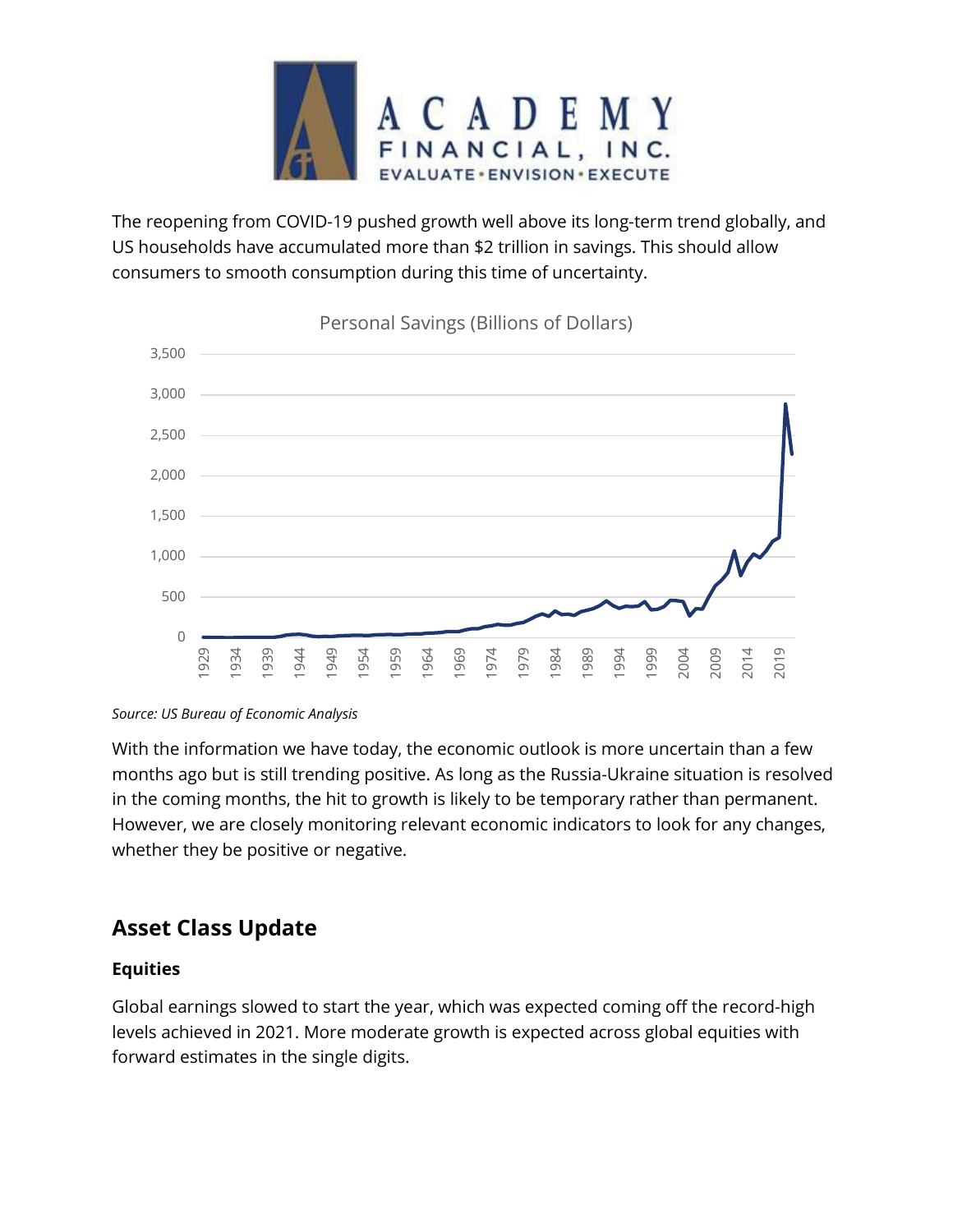

# Global EPS Growth (Trailing 12 Months)



*Source: MSCI, Bloomberg, Fidelity Investments*

Although earnings numbers are expected to be lower, there are still opportunities in stocks. The broad equity sell-off caused valuations in global stocks to decline. The P/E ratios for both Developed Markets and Emerging Markets are below their long-term averages, while the US remains slightly above its long-term average.

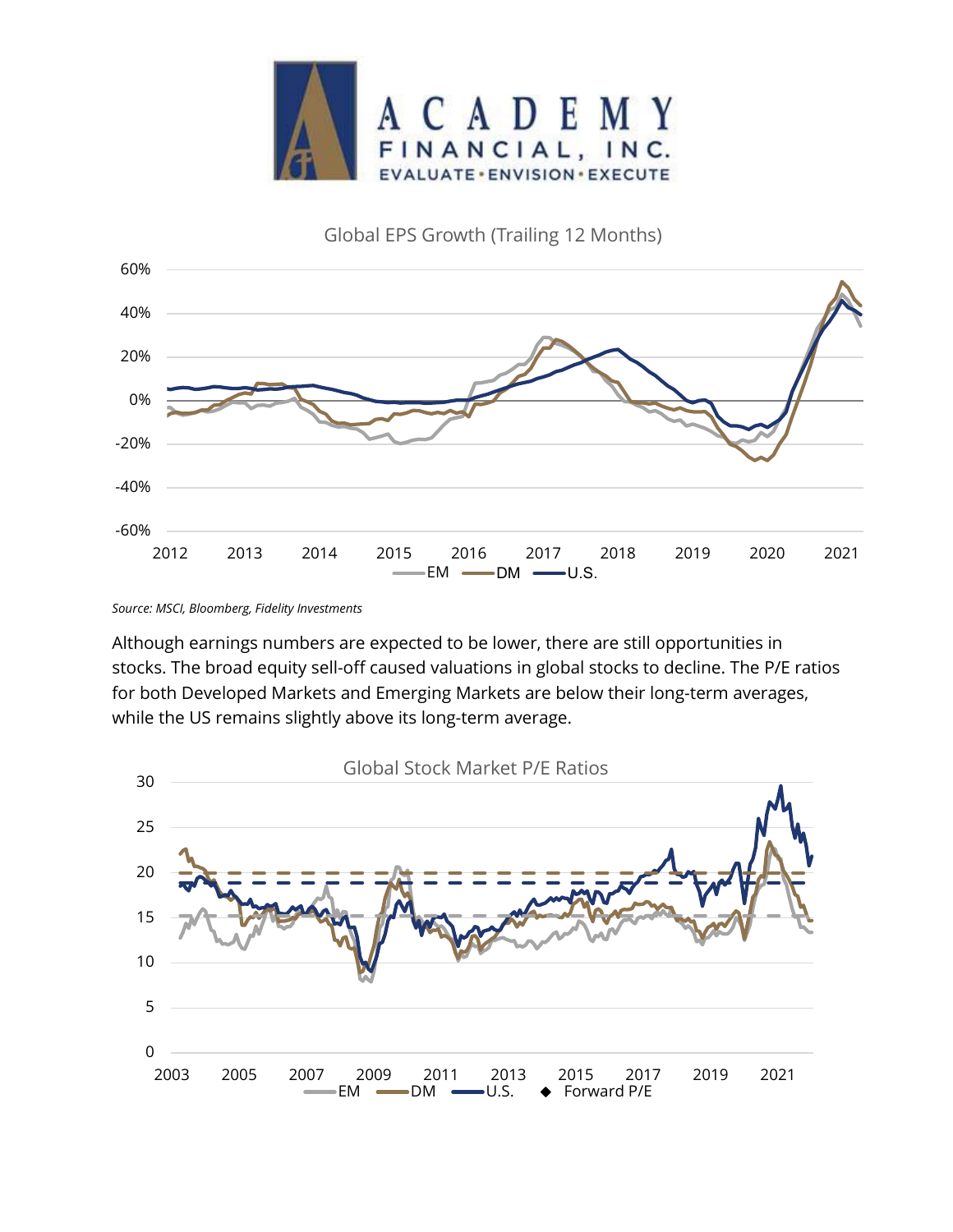

*Source: Bloomberg, Fidelity Investments*

Equities have historically performed well in many different inflationary environments. If supply-chain issues are fixed and inflation comes down below 4%, that could be an ideal situation for stocks.



S&P 500 Returns in Different Inflationary

Source: AllianceBernstein

Real bond yields still remain negative, which is supportive of equities. When interest rates are low, investors receive less income on bond investments which incentivizes them to consider higher risk investments such as stocks. Additionally, lower interest rates make borrowing less expensive which can help boost economic growth.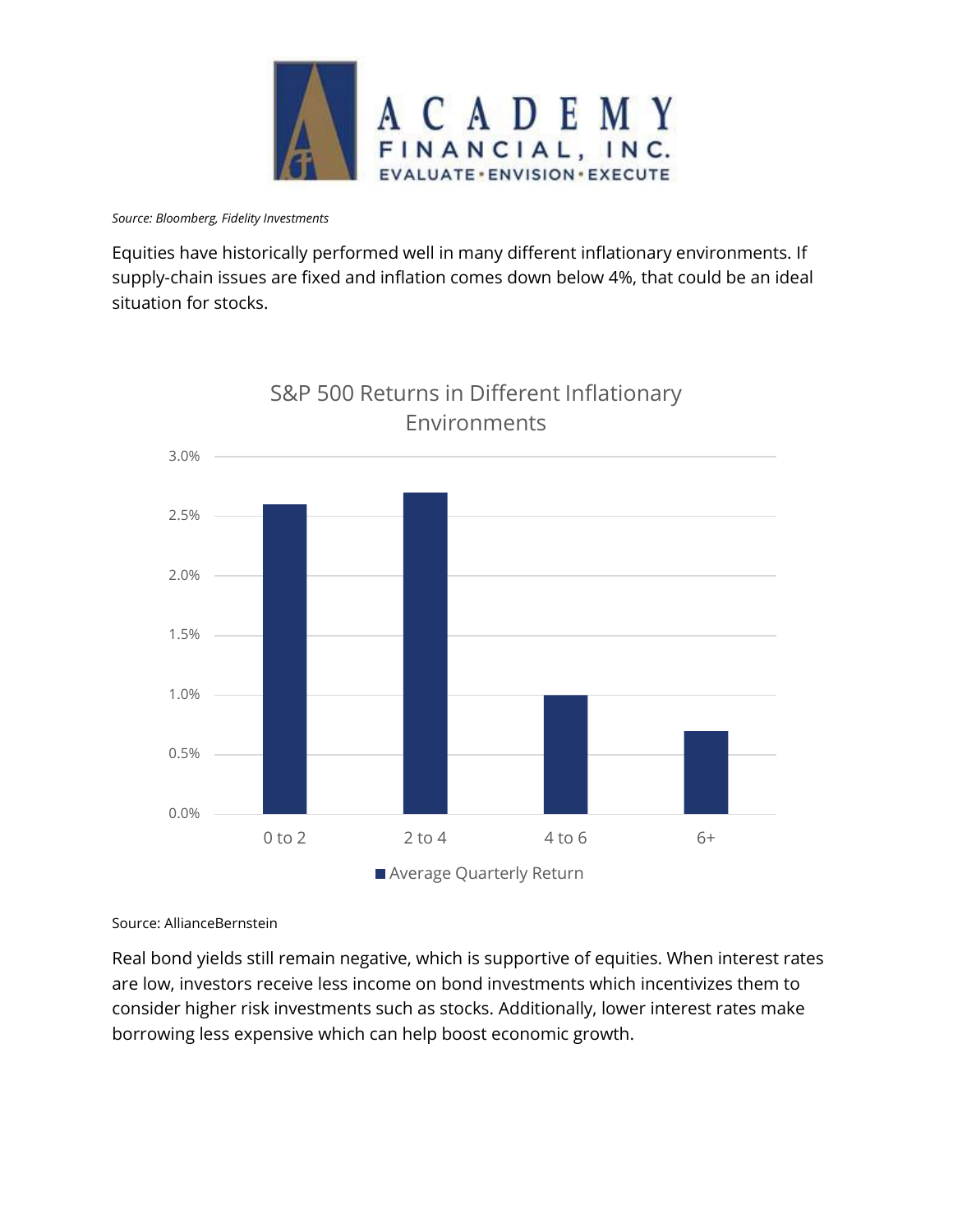

# 10-Year US Government Bond Yields



*Source: Bloomberg, Fidelity Investments* 

When there is an increase in volatility or uncertainty in markets, it is important to remember the value of staying invested and the consequences of attempting to time the market. Missing the best days of market returns can have significant impact on long-term returns.



S&P 500 Rolling Three-Year Returns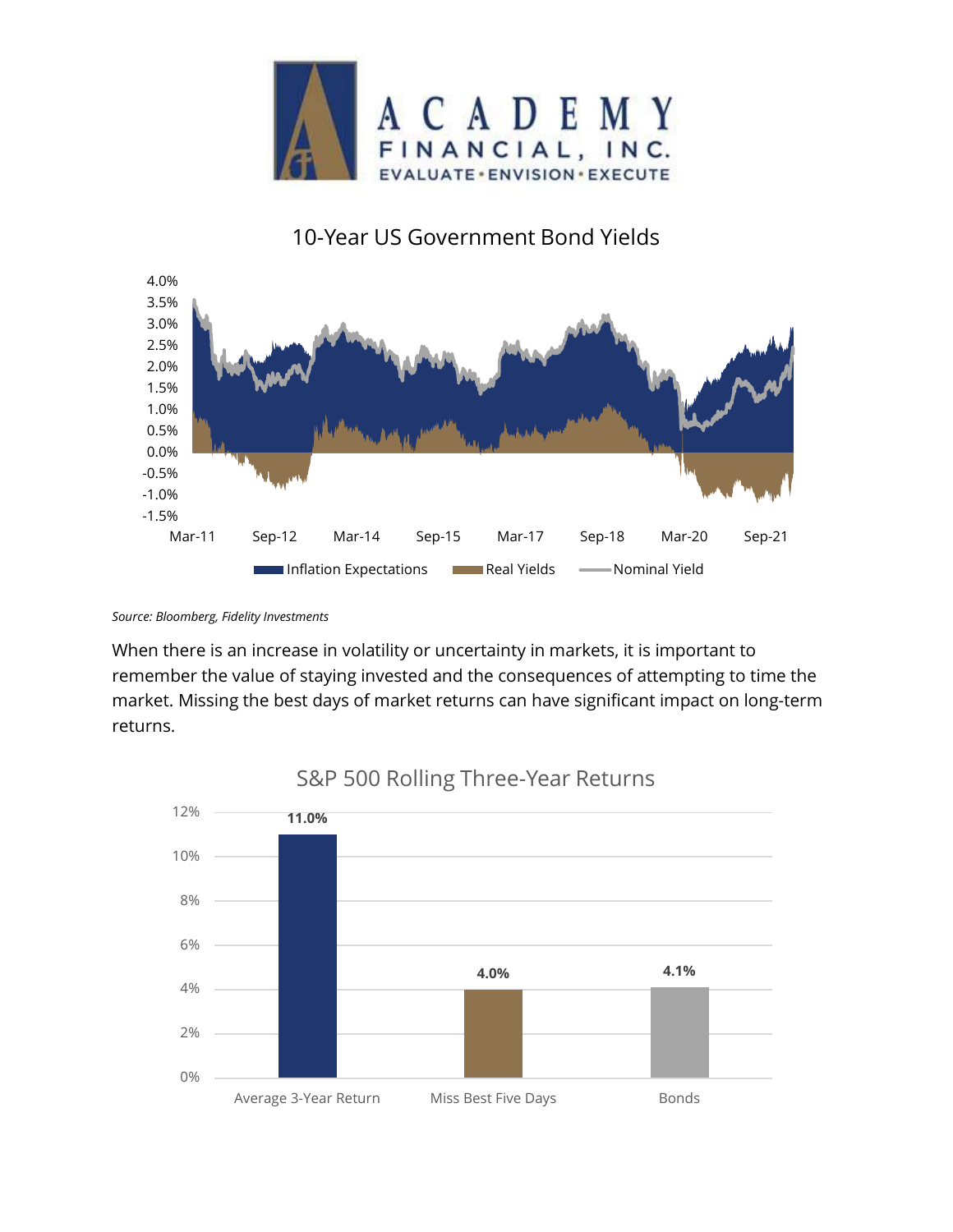

*Source: Bloomberg, Morningstar*

## **Fixed Income**

We previously forecasted that this would be a difficult year for fixed income with inflation, fiscal and monetary tightening, and rising rates presenting headwinds for bond returns. However, the sell-off and changing economic conditions may present a more favorable environment moving forward. Both interest rates and credit spreads increased during the first quarter across most bond categories. Although higher rates and spreads caused yields to move up, they remain at the low end of their historical range.



*Source: Bloomberg, Bank of America Merrill Lynch, JP Morgan, Fidelity Investments*

The yield curve very briefly inverted at the end of the quarter (the yield on the 10-year Treasury was less than the yield on the 2-year Treasury). This is sometimes used as an indicator to predict an economic recession. However, this metric has very bad track record of the timing of a recession. The yield curve has inverted anywhere from months to years before a recession starts.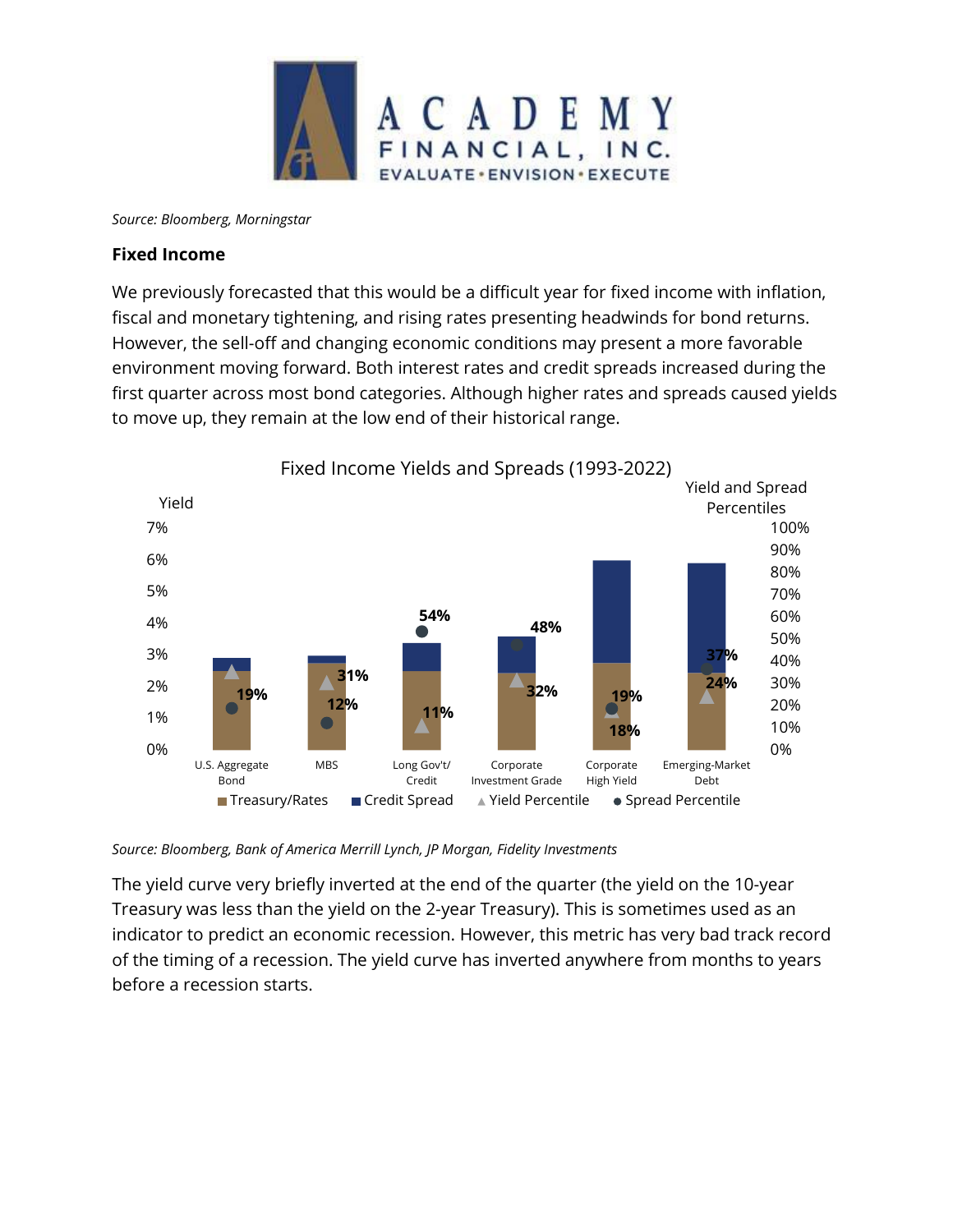



*Source: Federal Reserve Bank of St. Louis*

Although an inverted yield curve often precedes an economic slowdown, it is not necessarily bad news for investments. Both stocks and bonds have historically had positive returns in the 12 months following a yield curve inversion.



Performance When Yield Curve is Inverted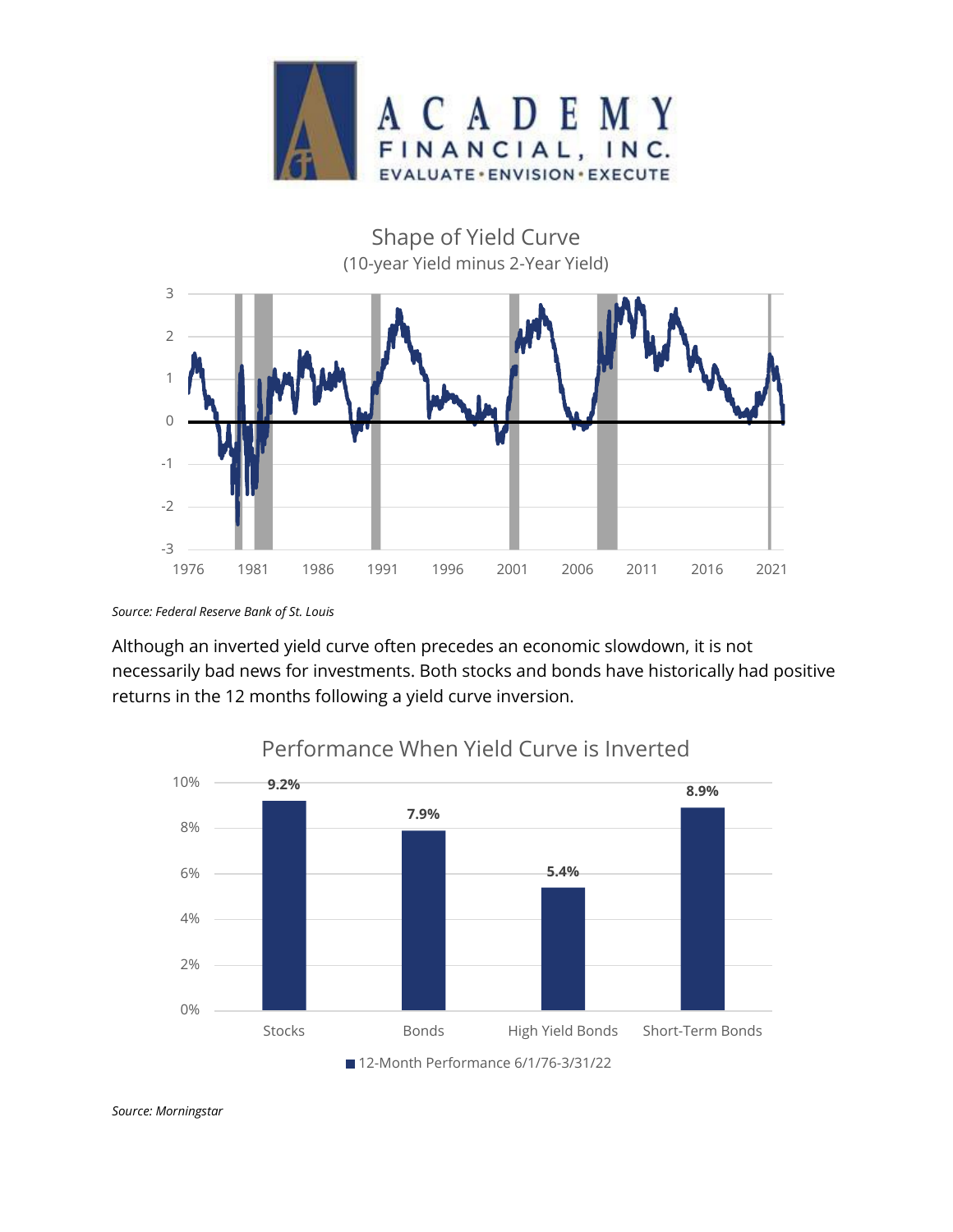

Using the past as a guide, the segment of fixed income that performs best varies based on the shape of the yield curve.

|                         | Inverted $($ | Flat $(0 > 1)$ | Steep $(>1)$ |
|-------------------------|--------------|----------------|--------------|
| <b>Stocks</b>           | 9.2%         | 16.5%          | 11.1%        |
| <b>Bonds</b>            | 7.9%         | 6.8%           | 6.3%         |
| <b>High Yield Bonds</b> | 5.4%         | 7.5%           | 9.6%         |
| <b>Short-Term Bonds</b> | 8.95         | 6.0%           | 4.4%         |

*Source: Morningstar*

The fixed income landscape has been changing quickly and we will be monitoring conditions and valuations to prepare changes as conditions warrant.

# **Conclusion**

This year started with an upswing in volatility and negative returns for most asset classes. Changing monetary policy combined with multiple other sources of uncertainty mean that the volatility is likely to persist further into the year. Although growth has slowed slightly, the economy is still strong, and we continue to favor stocks over bonds on a relative basis. We will continue to monitor trends that we believe could impact your portfolios, such as the pace of the recovery, earnings growth, valuation, and inflation. Our goal is always to be efficient and selective in portfolio construction to best position clients for success.

If you have any questions, please don't hesitate to reach out to your Academy Financial advisor.

The S&P 500 Index is the Standard & Poor's Composite Index of 500 stocks and a widely recognized, unmanaged index of common stock prices. You cannot invest directly in an index. Past performance does not guarantee future results.

The information contained in this report does not purport to be a complete description of the securities, markets, or developments referred to in this material. The information has been obtained from sources considered to be reliable, but we do not guarantee that the foregoing material is accurate or complete. Any opinions are those of Academy Financial and are not necessarily those of Lincoln Financial Advisors. Expressions of opinion are as of this date and are subject to change without notice. This information is not intended as a solicitation or an offer to buy or sell any security referred to herein. Investments mentioned may not be suitable for all investors. Investing involves risk, and investors may incur a profit or loss.

Forward looking statements may be subject to certain risks and uncertainties. Actual results, performance, or achievements may differ materially from those expressed or implied.

Registered associates of Academy Financial, Inc. are registered representatives of Lincoln Financial Advisors Corp. Securities and investment advisory services offered through Lincoln Financial Advisors Corp., a broker/dealer (member SIPC) and